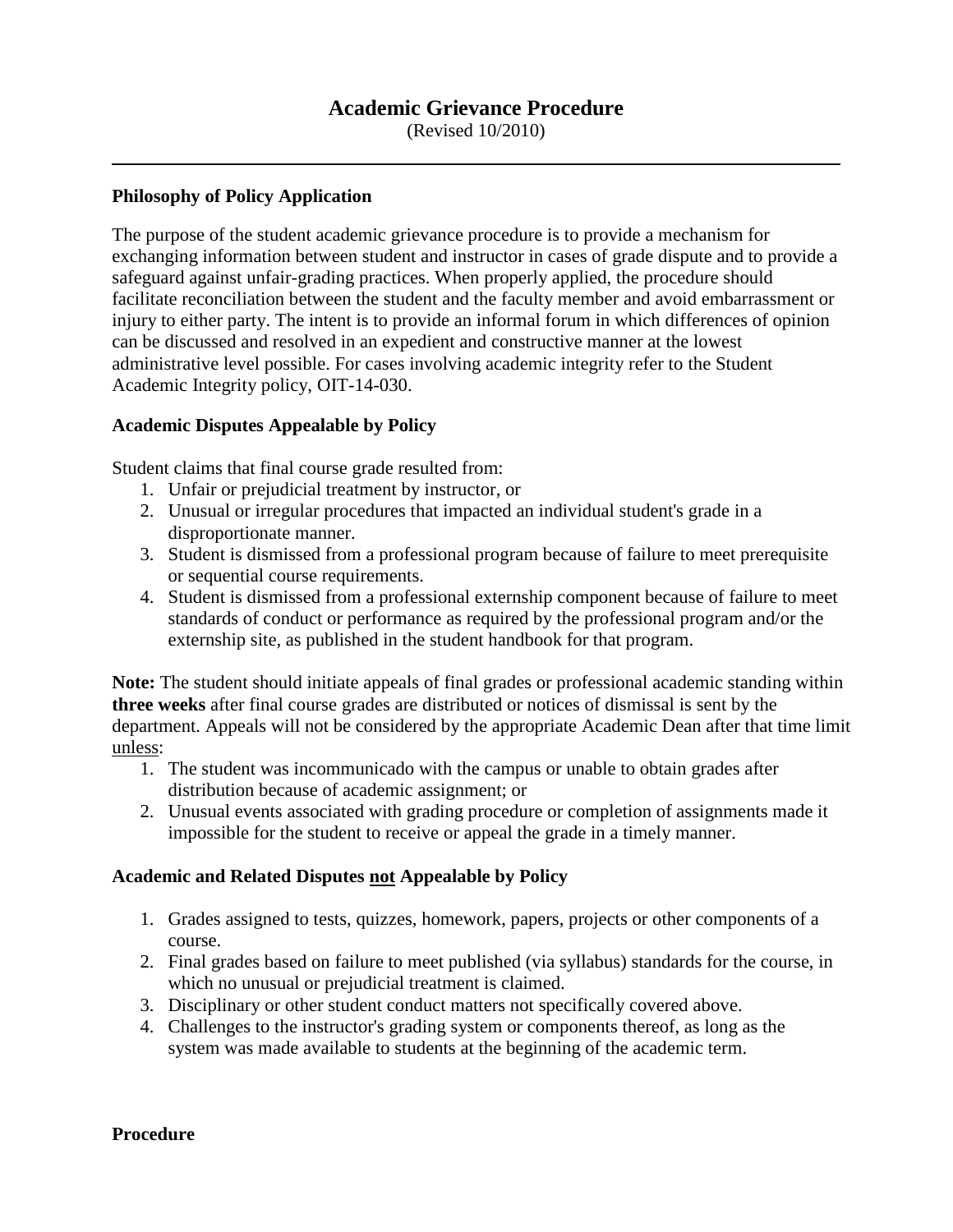- 1. Student reads policy to determine if a legitimate grievance can be appealed.
- 2. Student makes appointment to discuss dispute with course instructor. Since reconciliation of the dispute at this level is in the best interests of all parties, instructors and students are urged to engage in an honest and open-minded effort to resolve the problem.
- 3. Failing to resolve the dispute with the instructor, the student makes an appointment with either the program director (if one exists) or department chair, as appropriate.
	- A. The student and the instructor document the dispute in writing.
	- B. Department chair should confer with instructor, either before (preferred) or after consultation with student.
	- C. Department chair either refers matter back to instructor for resolution or decides dispute based on information available.
- 4. If there is a disagreement with the department chair decision, the student may request an appointment with the appropriate Dean. The student should indicate that the appointment concerns a grade dispute and the department, course and instructor involved.
	- A. The appropriate Dean will not see students unless the preceding steps have been followed. An exception to this is when the course instructor is the department chair. Then, the second level of appeal is the appropriate Academic Dean.
	- B. The appropriate Dean contacts the department chair, and when appropriate, the course instructor to obtain information on the dispute.
	- C. After consultation with the department and the student, the appropriate Academic Dean offers the student the choice of a summary decision by the Academic Dean or the opportunity for a hearing by the Student Hearing Commission.

# **Summary Decision by Academic Dean**

If the appropriate Academic Dean summarily decides the dispute, either for or against the student, the grievance is terminated and the department chair, instructor, and the student are notified in writing. If there is a grade change, the Registrar's Office is also notified in writing.

# **Student Hearing Commission**

If the student elects to have the dispute referred to the Student Hearing Commission:

- 1. The student must prepare a written request, which summarizes the reasons for a hearing and the requested intervention (e.g., change of grade, reinstatement) should the appeal be granted, documents that support the student's claim should be attached. The request is presented to the Academic Dean within three (3) academic days after discussion with the Dean.
- 2. A hearing is scheduled at the earliest time that is mutually available to the student and the
- 3. Commission, normally within five (5) academic days after the Academic Dean receives the request.
- 4. A copy of the student request is forwarded to the department chair and supporting documentation requested for the hearing.
- 5. The chair of the Commission convenes the hearing and considers the presentations of student and instructor. Witnesses can be called by either the student or the instructor to offer supporting information. The student has the right to be accompanied to the hearing by an advisor (may be an attorney). The advisor is free to be at the student's side and the student is free to consult with the advisor, but the advisor is not free to address the Commission or ask questions of them.